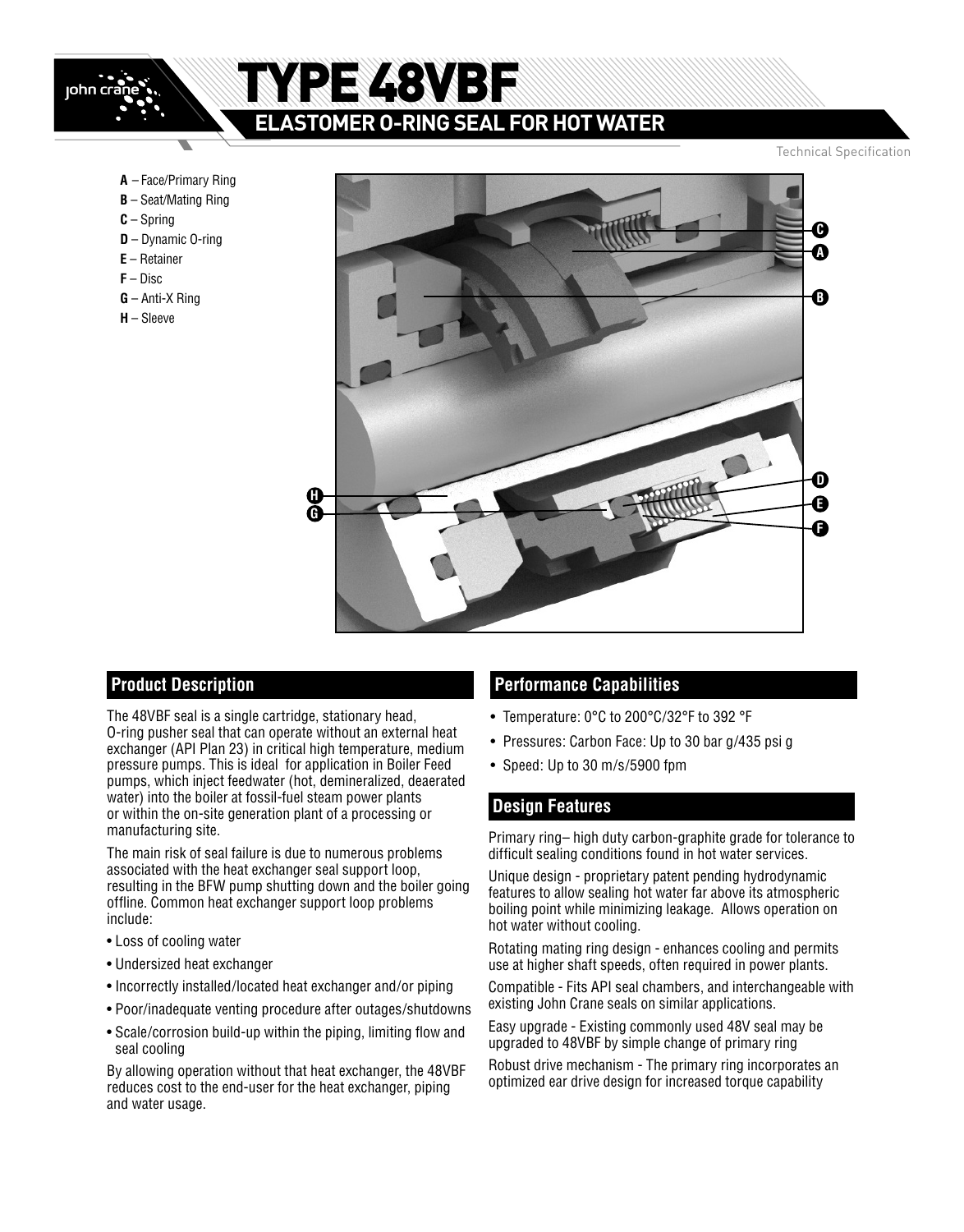

# TYPE 48VBF

### **ELASTOMER O-RING SEAL FOR HOT WATER**

Technical Specification

### **Type 48VBF Typical Arrangement**



### **Type 48VBF Dimensional Data (mm)**

|                  |                  | D<br><b>Max. Shaft</b> |                |                |            |                 |            |                 |                 |     |      |       |                 |       |                  |
|------------------|------------------|------------------------|----------------|----------------|------------|-----------------|------------|-----------------|-----------------|-----|------|-------|-----------------|-------|------------------|
| <b>Seal Size</b> | <b>Size Code</b> | Size                   | D <sub>2</sub> | D <sub>4</sub> | <b>D24</b> | D <sub>26</sub> | <b>D27</b> | L <sub>22</sub> | L <sub>23</sub> | L30 | L31  | L39   | L <sub>55</sub> | L91   | <b>Stud Size</b> |
| 2.750            | 0698             | 50.80                  | 69.85          | 98.4           | 92.1       | 178             | 142        | 11.1            | 89.1            | 16  | 75.9 | 105.2 | 116.2           | 108.2 | M16              |
| 2.875            | 0730             | 53.98                  | 73.03          | 101.6          | 95.3       | 181             | 145        | 11.1            | 89.1            | 16  | 75.9 | 105.2 | 116.2           | 108.2 | M16              |
| 3.000            | 0762             | 57.15                  | 76.20          | 104.8          | 98.4       | 185             | 149        | 11.1            | 89.1            | 16  | 75.9 | 105.2 | 116.2           | 108.2 | M16              |
| 3.125            | 0793             | 60.33                  | 79.38          | 111.1          | 104.8      | 191             | 155        | 14.2            | 89.1            | 16  | 75.9 | 105.2 | 119.4           | 108.2 | M16              |
| 3.250            | 0825             | 63.50                  | 82.55          | 114.3          | 108.0      | 194             | 158        | 14.2            | 89.1            | 16  | 75.9 | 105.2 | 119.4           | 108.2 | M16              |
| 3.375            | 0857             | 66.68                  | 85.73          | 117.5          | 111.1      | 197             | 161        | 14.2            | 89.1            | 16  | 75.9 | 105.2 | 119.4           | 108.2 | M16              |
| 3.500            | 0889             | 69.85                  | 88.90          | 120.7          | 114.3      | 200             | 164        | 14.2            | 89.1            | 16  | 75.9 | 105.2 | 119.4           | 108.2 | M16              |
| 3.625            | 0920             | 73.03                  | 92.08          | 123.8          | 117.5      | 204             | 168        | 14.3            | 93.8            | 16  | 80.6 | 109.9 | 124.2           | 112.9 | M16              |
| 3.750            | 0952             | 76.20                  | 95.25          | 127.0          | 120.7      | 207             | 171        | 14.3            | 93.8            | 16  | 80.6 | 109.9 | 124.2           | 112.9 | M16              |
| 3.875            | 0984             | 79.38                  | 98.43          | 130.2          | 123.8      | 210             | 174        | 14.3            | 93.8            | 16  | 80.6 | 109.9 | 124.2           | 112.9 | M16              |
| 4.000            | 1016             | 82.55                  | 101.60         | 133.4          | 127.0      | 213             | 177        | 14.3            | 93.8            | 16  | 80.6 | 109.9 | 124.2           | 112.9 | M16              |
| 4.125            | 1047             | 85.73                  | 104.78         | 136.5          | 130.2      | 228             | 184        | 14.3            | 93.8            | 16  | 80.6 | 109.9 | 124.2           | 112.9 | M20              |
| 4.250            | 1079             | 88.90                  | 107.95         | 139.7          | 133.4      | 234             | 190        | 14.3            | 93.8            | 16  | 80.6 | 109.9 | 124.2           | 112.9 | M20              |
| 4.375            | 1111             | 92.08                  | 111.13         | 142.9          | 136.5      | 238             | 194        | 14.3            | 93.8            | 16  | 80.6 | 112.9 | 127.2           | 115.9 | M20              |
| 4.500            | 1143             | 95.25                  | 114.30         | 146.1          | 139.7      | 241             | 197        | 14.3            | 93.8            | 16  | 80.6 | 112.9 | 127.2           | 115.9 | M20              |
| 4.625            | 1174             | 98.43                  | 117.48         | 150.8          | 144.4      | 244             | 200        | 17.4            | 93.9            | 16  | 80.7 | 113.0 | 130.4           | 116.0 | M20              |
| 4.750            | 1206             | 101.60                 | 120.65         | 154.0          | 147.6      | 247             | 203        | 17.4            | 93.9            | 16  | 80.7 | 113.0 | 130.4           | 116.0 | M20              |
| 4.875            | 1238             | 104.78                 | 123.83         | 157.1          | 150.8      | 251             | 207        | 17.4            | 93.9            | 16  | 80.7 | 113.0 | 130.4           | 116.0 | M20              |
| 5.000            | 1270             | 107.95                 | 127.00         | 160.3          | 154.0      | 253             | 209        | 17.4            | 93.9            | 16  | 80.7 | 113.0 | 130.4           | 116.0 | M20              |
| 5.125            | 1301             | 111.13                 | 130.18         | 163.5          | 157.1      | 257             | 213        | 17.4            | 93.9            | 16  | 80.7 | 113.0 | 130.4           | 116.0 | M20              |
| 5.250            | 1333             | 114.30                 | 133.35         | 166.7          | 160.3      | 260             | 216        | 17.3            | 101.9           | 16  | 88.7 | 121.0 | 138.3           | 124.0 | M20              |
| 5.375            | 1365             | 117.48                 | 136.53         | 169.8          | 163.5      | 263             | 219        | 17.3            | 101.9           | 16  | 88.7 | 121.0 | 138.3           | 124.0 | M20              |
| 5.500            | 1397             | 120.65                 | 139.70         | 173.0          | 166.7      | 266             | 222        | 17.3            | 101.9           | 16  | 88.7 | 121.0 | 138.3           | 124.0 | M20              |
| 5.625            | 1428             | 123.83                 | 142.88         | 176.2          | 169.8      | 270             | 226        | 17.3            | 101.9           | 16  | 88.7 | 121.0 | 138.3           | 124.0 | M20              |
| 5.750            | 1460             | 127.00                 | 146.05         | 179.4          | 173.0      | 272             | 228        | 17.3            | 101.9           | 16  | 88.7 | 121.0 | 138.3           | 124.0 | M20              |
| 5.875            | 1492             | 130.18                 | 149.23         | 182.5          | 176.2      | 276             | 232        | 17.3            | 101.9           | 16  | 88.7 | 121.0 | 138.3           | 124.0 | M20              |
| 6.000            | 1524             | 133.35                 | 152.40         | 185.7          | 179.4      | 288             | 244        | 17.3            | 101.9           | 16  | 88.7 | 121.0 | 138.3           | 124.0 | M20              |
| 6.250            | 1587             | 139.70                 | 158.75         | 193.8          | 185.7      | 294             | 250        | 17.6            | 103.1           | 16  | 90.0 | 126.2 | 143.9           | 129.2 | M20              |
| 6.500            | 1651             | 146.05                 | 165.10         | 200.1          | 192.1      | 300             | 256        | 17.6            | 103.1           | 16  | 90.0 | 126.2 | 143.9           | 129.2 | M20              |
| 6.750            | 1714             | 152.40                 | 171.45         | 206.5          | 198.4      | 306             | 262        | 17.6            | 103.1           | 16  | 90.0 | 126.2 | 143.9           | 129.2 | M20              |
| 7.000            | 1778             | 158.75                 | 177.80         | 212.8          | 204.8      | 312             | 268        | 17.6            | 103.1           | 16  | 90.0 | 126.2 | 143.9           | 129.2 | M20              |
| 7.250            | 1841             | 165.10                 | 184.15         | 219.2          | 211.1      | 318             | 274        | 17.6            | 103.1           | 16  | 90.0 | 126.2 | 143.9           | 129.2 | M20              |
| 7.500            | 1905             | 171.45                 | 190.50         | 225.5          | 217.5      | 324             | 280        | 17.6            | 103.1           | 16  | 90.0 | 126.2 | 143.9           | 129.2 | M20              |
| 7.750            | 1968             | 177.80                 | 196.85         | 231.9          | 225.4      | 330             | 286        | 19.3            | 109.5           | 16  | 96.3 | 132.6 | 151.8           | 135.6 | M20              |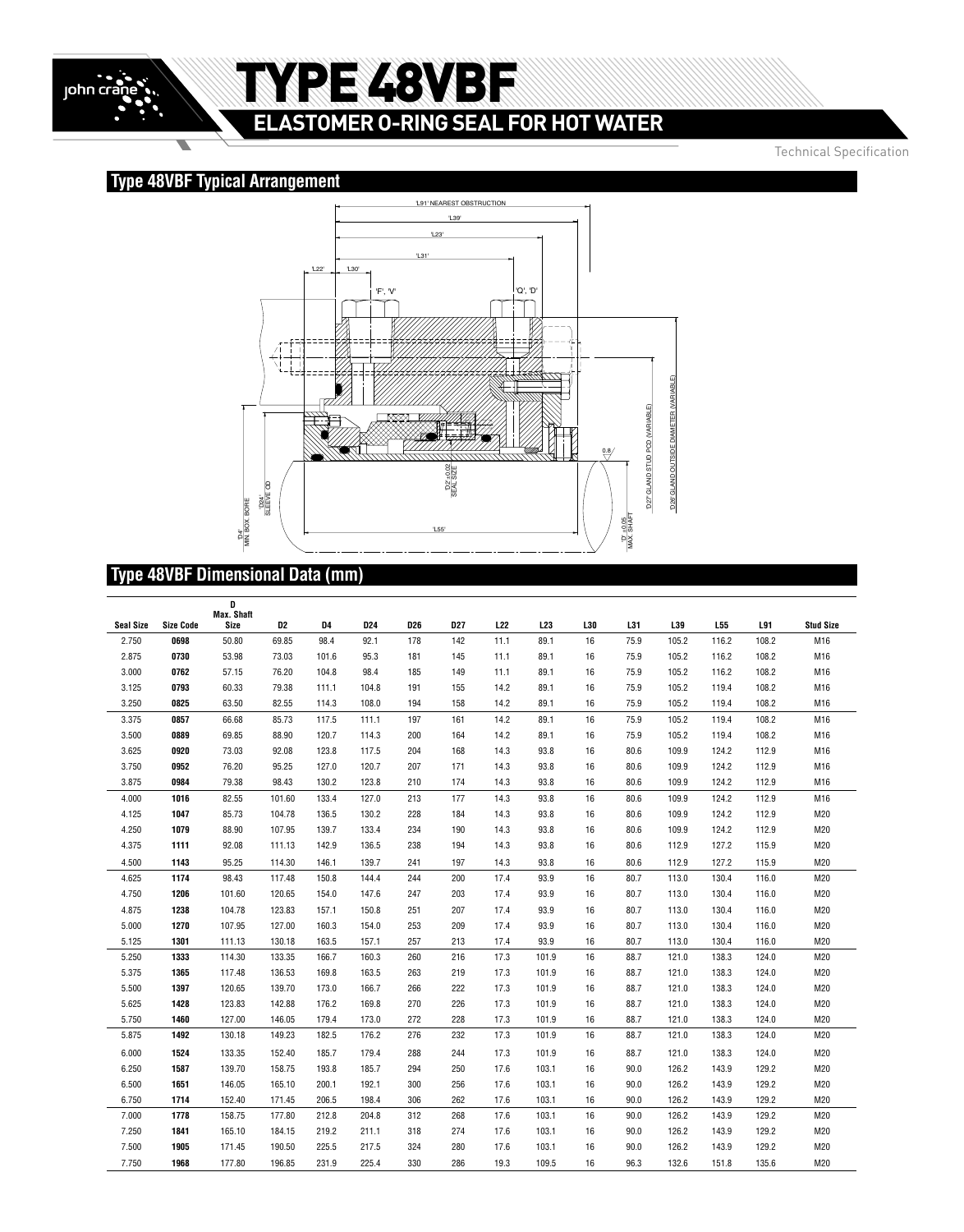

## TYPE 48VBF **ELASTOMER O-RING SEAL FOR HOT WATER**

Technical Specification

### **Type 48VBF Dimensional Data (inches)**

|                  |                  | D<br><b>Max. Shaft</b> |       |       |                 |            |            |                 |                 |       |            |       |       |       |                  |
|------------------|------------------|------------------------|-------|-------|-----------------|------------|------------|-----------------|-----------------|-------|------------|-------|-------|-------|------------------|
| <b>Seal Size</b> | <b>Size Code</b> | Size                   | D2    | D4    | D <sub>24</sub> | <b>D26</b> | <b>D27</b> | L <sub>22</sub> | L <sub>23</sub> | L30   | <b>L31</b> | L39   | L55   | L91   | <b>Stud Size</b> |
| 2.750            | 0698             | 2.000                  | 2.750 | 3.874 | 3.626           | 7.008      | 5.591      | 0.437           | 3.508           | 0.630 | 2.988      | 4.142 | 4.575 | 4.260 | 5/8"-11UNC       |
| 2.875            | 0730             | 2.125                  | 2.875 | 4.000 | 3.752           | 7.126      | 5.709      | 0.437           | 3.508           | 0.630 | 2.988      | 4.142 | 4.575 | 4.260 | 5/8"-11UNC       |
| 3.000            | 0762             | 2.250                  | 3.000 | 4.126 | 3.874           | 7.283      | 5.866      | 0.437           | 3.508           | 0.630 | 2.988      | 4.142 | 4.575 | 4.260 | 5/8"-11UNC       |
| 3.125            | 0793             | 2.375                  | 3.125 | 4.374 | 4.126           | 7.520      | 6.102      | 0.559           | 3.508           | 0.630 | 2.988      | 4.142 | 4.701 | 4.260 | 5/8"-11UNC       |
| 3.250            | 0825             | 2.500                  | 3.250 | 4.500 | 4.252           | 7.638      | 6.220      | 0.559           | 3.508           | 0.630 | 2.988      | 4.142 | 4.701 | 4.260 | 5/8"-11UNC       |
| 3.375            | 0857             | 2.625                  | 3.375 | 4.626 | 4.374           | 7.756      | 6.339      | 0.559           | 3.508           | 0.630 | 2.988      | 4.142 | 4.701 | 4.260 | 5/8"-11UNC       |
| 3.500            | 0889             | 2.750                  | 3.500 | 4.752 | 4.500           | 7.874      | 6.457      | 0.559           | 3.508           | 0.630 | 2.988      | 4.142 | 4.701 | 4.260 | 5/8"-11UNC       |
| 3.625            | 0920             | 2.875                  | 3.625 | 4.874 | 4.626           | 8.031      | 6.614      | 0.563           | 3.693           | 0.630 | 3.173      | 4.327 | 4.890 | 4.445 | 5/8"-11UNC       |
| 3.750            | 0952             | 3.000                  | 3.750 | 5.000 | 4.752           | 8.150      | 6.732      | 0.563           | 3.693           | 0.630 | 3.173      | 4.327 | 4.890 | 4.445 | 5/8"-11UNC       |
| 3.875            | 0984             | 3.125                  | 3.875 | 5.126 | 4.874           | 8.268      | 6.850      | 0.563           | 3.693           | 0.630 | 3.173      | 4.327 | 4.890 | 4.445 | 5/8"-11UNC       |
| 4.000            | 1016             | 3.250                  | 4.000 | 5.252 | 5.000           | 8.386      | 6.969      | 0.563           | 3.693           | 0.630 | 3.173      | 4.327 | 4.890 | 4.445 | 5/8"-11UNC       |
| 4.125            | 1047             | 3.375                  | 4.125 | 5.374 | 5.126           | 8.976      | 7.244      | 0.563           | 3.693           | 0.630 | 3.173      | 4.327 | 4.890 | 4.445 | 3/4"-10UNC       |
| 4.250            | 1079             | 3.500                  | 4.250 | 5.500 | 5.252           | 9.213      | 7.480      | 0.563           | 3.693           | 0.630 | 3.173      | 4.327 | 4.890 | 4.445 | 3/4"-10UNC       |
| 4.375            | 1111             | 3.625                  | 4.375 | 5.626 | 5.374           | 9.370      | 7.638      | 0.563           | 3.693           | 0.630 | 3.173      | 4.445 | 5.008 | 4.563 | 3/4"-10UNC       |
| 4.500            | 1143             | 3.750                  | 4.500 | 5.752 | 5.500           | 9.488      | 7.756      | 0.563           | 3.693           | 0.630 | 3.173      | 4.445 | 5.008 | 4.563 | 3/4"-10UNC       |
| 4.625            | 1174             | 3.875                  | 4.625 | 5.937 | 5.685           | 9.606      | 7.874      | 0.685           | 3.697           | 0.630 | 3.177      | 4.449 | 5.134 | 4.567 | 3/4"-10UNC       |
| 4.750            | 1206             | 4.000                  | 4.750 | 6.063 | 5.811           | 9.724      | 7.992      | 0.685           | 3.697           | 0.630 | 3.177      | 4.449 | 5.134 | 4.567 | 3/4"-10UNC       |
| 4.875            | 1238             | 4.125                  | 4.875 | 6.185 | 5.937           | 9.882      | 8.150      | 0.685           | 3.697           | 0.630 | 3.177      | 4.449 | 5.134 | 4.567 | 3/4"-10UNC       |
| 5.000            | 1270             | 4.250                  | 5.000 | 6.311 | 6.063           | 9.961      | 8.228      | 0.685           | 3.697           | 0.630 | 3.177      | 4.449 | 5.134 | 4.567 | 3/4"-10UNC       |
| 5.125            | 1301             | 4.375                  | 5.125 | 6.437 | 6.185           | 10.118     | 8.386      | 0.685           | 3.697           | 0.630 | 3.177      | 4.449 | 5.134 | 4.567 | 3/4"-10UNC       |
| 5.250            | 1333             | 4.500                  | 5.250 | 6.563 | 6.311           | 10.236     | 8.504      | 0.681           | 4.012           | 0.630 | 3.492      | 4.764 | 5.445 | 4.882 | 3/4"-10UNC       |
| 5.375            | 1365             | 4.625                  | 5.375 | 6.685 | 6.437           | 10.354     | 8.622      | 0.681           | 4.012           | 0.630 | 3.492      | 4.764 | 5.445 | 4.882 | 3/4"-10UNC       |
| 5.500            | 1397             | 4.750                  | 5.500 | 6.811 | 6.563           | 10.472     | 8.740      | 0.681           | 4.012           | 0.630 | 3.492      | 4.764 | 5.445 | 4.882 | 3/4"-10UNC       |
| 5.625            | 1428             | 4.875                  | 5.625 | 6.937 | 6.685           | 10.630     | 8.898      | 0.681           | 4.012           | 0.630 | 3.492      | 4.764 | 5.445 | 4.882 | 3/4"-10UNC       |
| 5.750            | 1460             | 5.000                  | 5.750 | 7.063 | 6.811           | 10.709     | 8.976      | 0.681           | 4.012           | 0.630 | 3.492      | 4.764 | 5.445 | 4.882 | 3/4"-10UNC       |
| 5.875            | 1492             | 5.125                  | 5.875 | 7.185 | 6.937           | 10.866     | 9.134      | 0.681           | 4.012           | 0.630 | 3.492      | 4.764 | 5.445 | 4.882 | 3/4"-10UNC       |
| 6.000            | 1524             | 5.250                  | 6.000 | 7.311 | 7.063           | 11.339     | 9.606      | 0.681           | 4.012           | 0.630 | 3.492      | 4.764 | 5.445 | 4.882 | 3/4"-10UNC       |
| 6.250            | 1587             | 5.500                  | 6.250 | 7.628 | 7.312           | 11.575     | 9.843      | 0.693           | 4.059           | 0.630 | 3.543      | 4.969 | 5.665 | 5.087 | 3/4"-10UNC       |
| 6.500            | 1651             | 5.750                  | 6.500 | 7.878 | 7.562           | 11.811     | 10.079     | 0.693           | 4.059           | 0.630 | 3.543      | 4.969 | 5.665 | 5.087 | 3/4"-10UNC       |
| 6.750            | 1714             | 6.000                  | 6.750 | 8.128 | 7.812           | 12.047     | 10.315     | 0.693           | 4.059           | 0.630 | 3.543      | 4.969 | 5.665 | 5.087 | 3/4"-10UNC       |
| 7.000            | 1778             | 6.250                  | 7.000 | 8.378 | 8.062           | 12.283     | 10.551     | 0.693           | 4.059           | 0.630 | 3.543      | 4.969 | 5.665 | 5.087 | 3/4"-10UNC       |
| 7.250            | 1841             | 6.500                  | 7.250 | 8.628 | 8.312           | 12.520     | 10.787     | 0.693           | 4.059           | 0.630 | 3.543      | 4.969 | 5.665 | 5.087 | 3/4"-10UNC       |
| 7.500            | 1905             | 6.750                  | 7.500 | 8.878 | 8.562           | 12.756     | 11.024     | 0.693           | 4.059           | 0.630 | 3.543      | 4.969 | 5.665 | 5.087 | 3/4"-10UNC       |
| 7.750            | 1968             | 7.000                  | 7.750 | 9.128 | 8.875           | 12.992     | 11.260     | 0.760           | 4.311           | 0.630 | 3.791      | 5.220 | 5.976 | 5.339 | 3/4"-10UNC       |